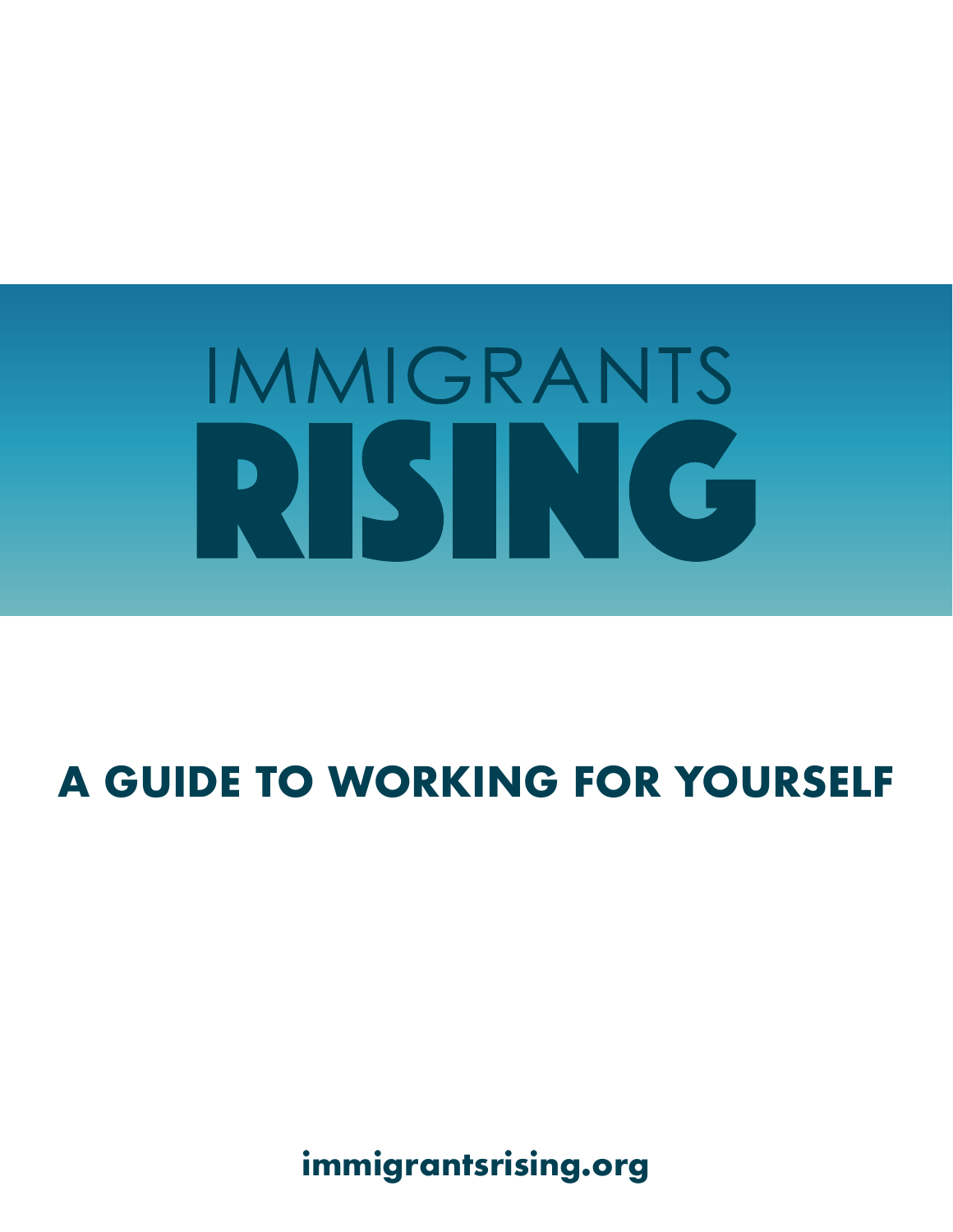### Introduction

Most undocumented immigrants face significant barriers to pursuing employment in the United States. Employers are required to ask for proof of legal status, and it is illegal for any employer to hire a person knowing that the individual is not lawfully authorized to work. In this section, we have outlined some legal ways to earn money in the United States. It is your responsibility to determine whether you may legally pursue these options based on your immigration status. Be sure to consult with an experienced immigration lawyer first.

There are multiple ways to work for yourself, including independent contracting (also called consulting or freelancing) and establishing a formal business. Many individuals, including professionals, do independent work outside of their regular employment as a way to boost earnings or lay the foundation for a business. This section will discuss what it means to be an independent contractor, personal information needed to pursue this option, tax liability, and independent contractor guidelines.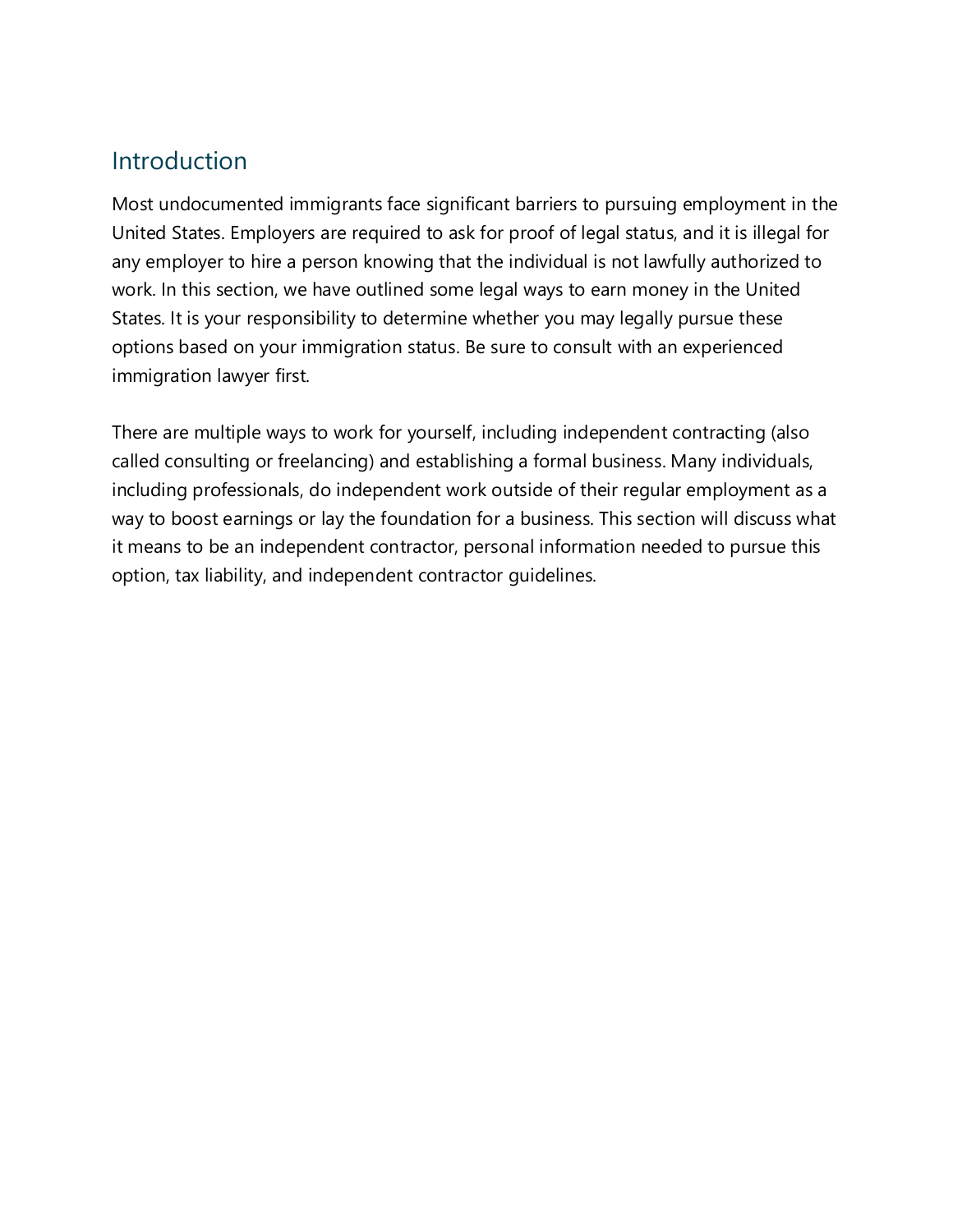### Basic Facts

- An independent contractor is a self-employed person who produces a specific type of work product in a determined amount of time.
- The general rule for being an independent contractor is that the payer has the right to control only the result of the work and not what will be done and how it will be done.
- An independent contractor receives all profits and is held liable for all losses and debts.
- All immigrants regardless of legal status are able to earn a living as independent contractors, or start a business using an ITIN or SSN.
- An independent contractor must pay [self-employment tax and income tax](https://www.irs.gov/individuals/self-employed). An independent contractor may use an ITIN to file and pay taxes instead of a SSN.
- As mandated by [IRCA,](https://www.gpo.gov/fdsys/pkg/STATUTE-100/pdf/STATUTE-100-Pg3445.pdf) an individual or entity (client) is NOT required to obtain Form I-9, or otherwise inquire about immigration status from independent contractors or sporadic domestic workers.
- Independent contractors should submit a [W9 From](https://www.irs.gov/pub/irs-pdf/fw9.pdf) instead of the I-9 Form to each entity (client) they provide independent contractor services to. The W-9 is filled out at the start of work by an independent contractor and kept on record by the payer (client).
- A payer (client) must file a [1099 Form](https://www.irs.gov/pub/irs-pdf/f1099msc.pdf) for each independent contractor paid \$600 or more. A copy of the 1099 is mailed to the independent contractor at the end of the year and he or she becomes responsible for paying taxes thereafter.
- [Federal Statute 8 U.S. Code 1324a\(a\)\(4\)](https://www.gpo.gov/fdsys/pkg/USCODE-2011-title8/pdf/USCODE-2011-title8-chap12-subchapII-partVIII-sec1324a.pdf) prohibits an individual or entity from knowingly engaging an unauthorized individual to provide services as a contractor.
- If a DACA beneficiary were to lose his or her work permit, the company that hired them would not be able to contract with him or her. In the case of DACA getting revoked, a DACA beneficiary could pursue independent contract work or start a business using his or her assigned SSN, as long as he or she contracts with any other entity other than the one that is aware of the expired work authorization.
- If you obtained DACA and used it to get a SSN you should not continue to use or renew your ITIN. Regardless of the possible termination of DACA, the assigned SSN will remain yours even if the individual's work authorization terminates. You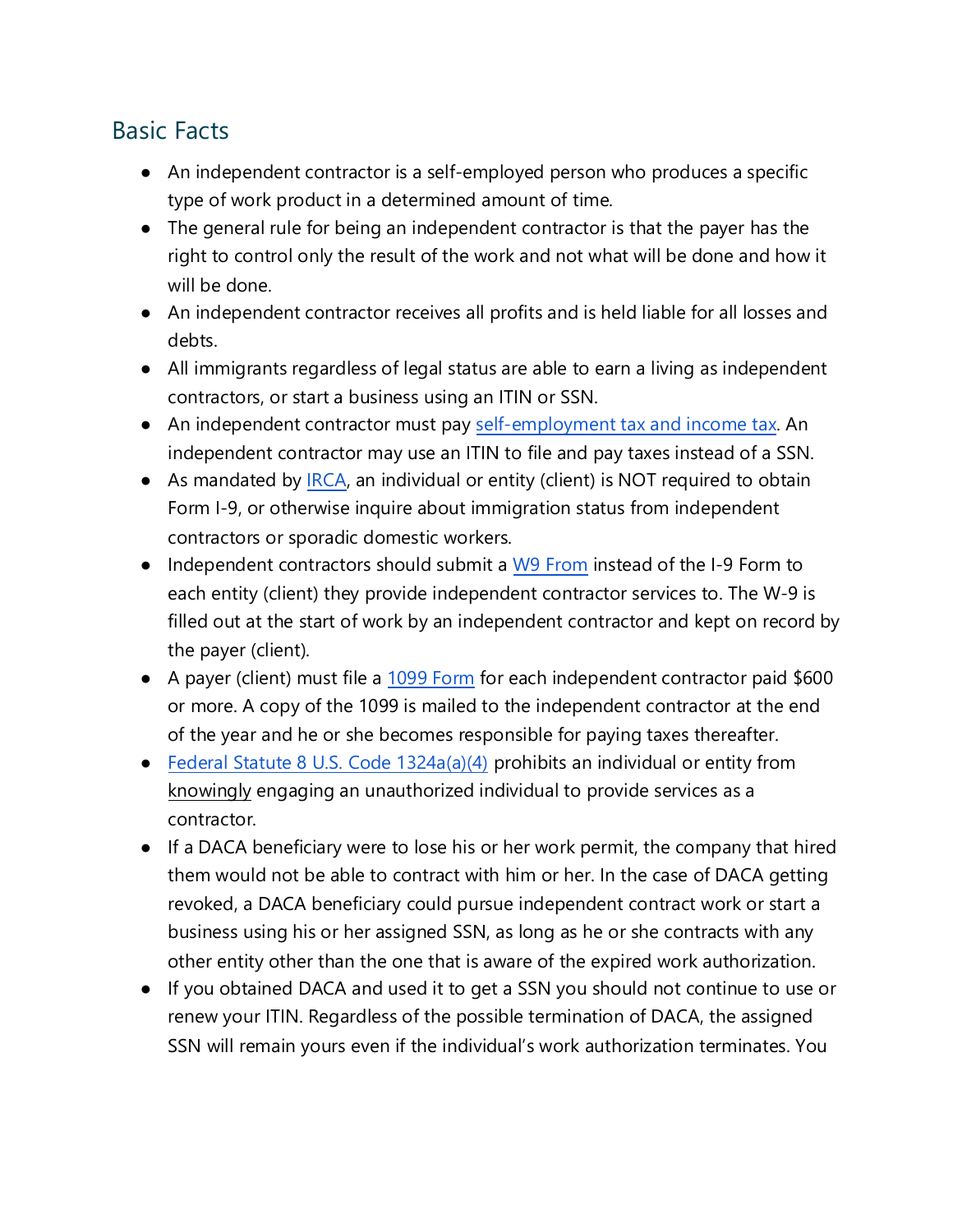may continue to use your SSN to work as an independent contractor or start a business; both options do not require work authorization.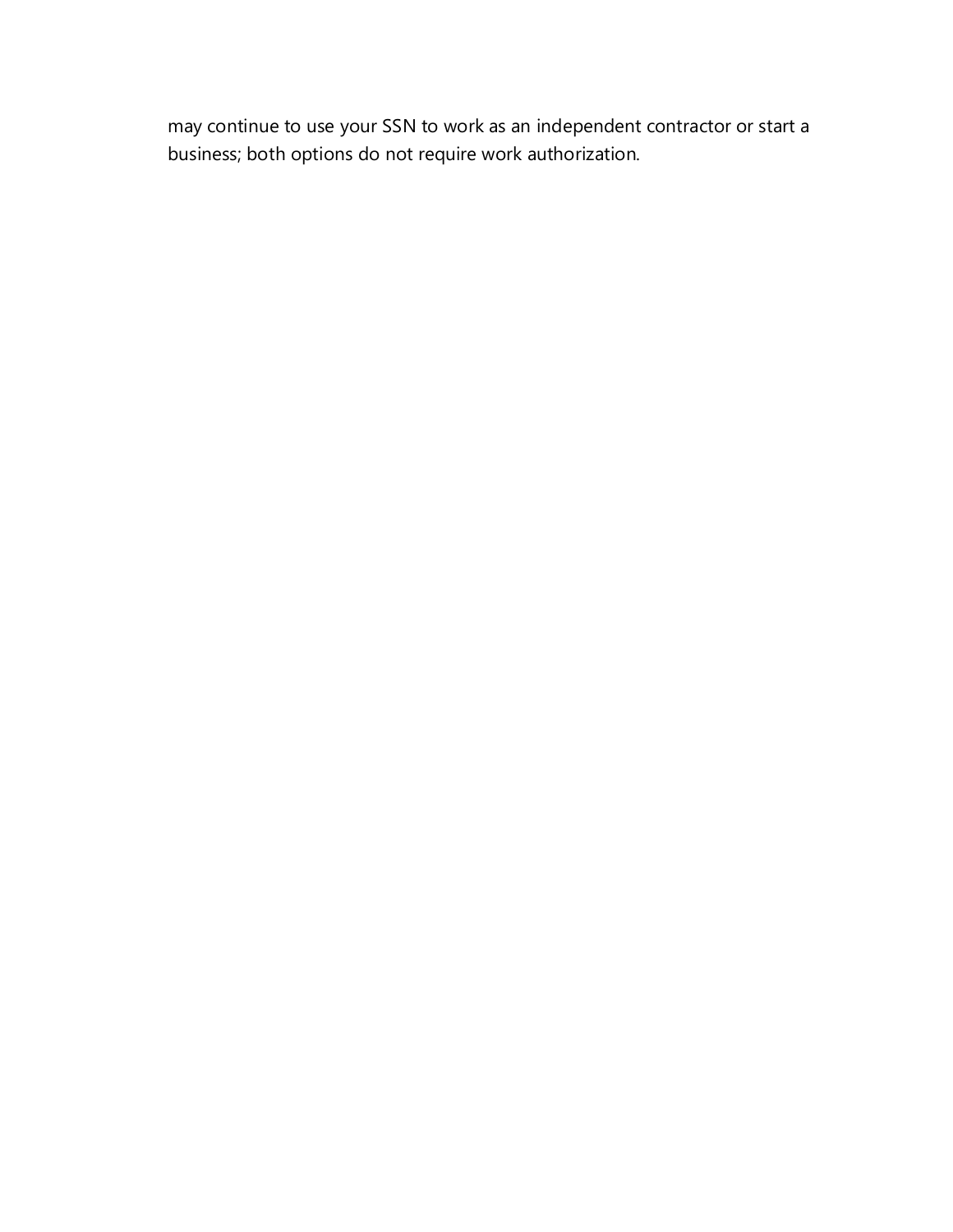## Legal Considerations for Independent Contracting

It is important to consider and be aware of the legal aspects of earning a living as an independent contractor without legal status. Under federal law, as mandated by the Immigration Reform and Control Act of 1986 (IRCA)<sup>1</sup>, it is illegal to knowingly employ unauthorized workers in the United States. This applies to all workers; however, an employer's responsibility to verify work authorization is much higher for workers classified as employees than for workers classified as independent contractors, sporadic domestic workers, or workers who are hired through contracts with other legal entities. The IRCA requires employers to verify that every new employee is legally authorized to work in the U.S., through a two-part federal employment verification system, known as the "I-9 System". First, an employee must complete Form I-9, Employment Eligibility Verification and assert under penalty of perjury that they are legally authorized to work in the U.S. Second, the employer must review the original documentation from a specified list (e.g., birth certificates, passports and work permits) to verify both the worker's identity and eligibility to work. After review, the employer must certify under penalty of perjury that they have examined the original documentation. <sup>2</sup>

There are exceptions to the I-9 System obligations when not dealing with employees. An individual or entity is NOT required to obtain Form I-9 from independent contractors or sporadic domestic workers. <sup>3</sup> Further, Individuals or entities are generally not obligated to affirmatively verify the work authorization of individuals whom they engage as independent contractors. However, Federal Statute 8 U.S. Code 1324a(a)(4) prohibits an individual or entity from knowingly engaging an unauthorized individual to provide services as a contractor. <sup>4</sup> This means that if an employer is aware that an employee's work authorization has expired, he or she could not then contract with that same individual as an independent contractor. Therefore, if a DACA beneficiary were to lose his or her work permit, the company that hired them would not be able to contract with

https://www.gpo.gov/fdsys/pkg/STATUTE-100/pdf/STATUTE-100-Pg3445.pdf

<sup>&</sup>lt;sup>1</sup> Immigration Reform and Control Act of 1986, Pub. L. No. 99-6603, 100 Stat. 3359 (codified at 8 U.S.C § 1324a). The IRCA amended the Immigration and Nationality Act ("INA").

 $28$  CFR § 274a.2(b)(1)(i)(B), https://www.uscis.gov/ilink/docView/SLB/HTML/SLB/0-0-0-1/0-0-0-11261/0-0-0-28757/0-0-0-28810.html

<sup>3</sup> 8 CFR § 274a.1, https://www.uscis.gov/ilink/docView/SLB/HTML/SLB/0-0-0-1/0-0-0-11261/0-0-0- 28757.html

<sup>&</sup>lt;sup>4</sup> United States Code, 2006 Edition, Supplement 5, Title 8 - ALIENS AND NATIONALITY

https://www.gpo.gov/fdsys/granule/USCODE-2011-title8/USCODE-2011-title8-chap12-subchapII-partVIII-sec1324a/contentdetail.html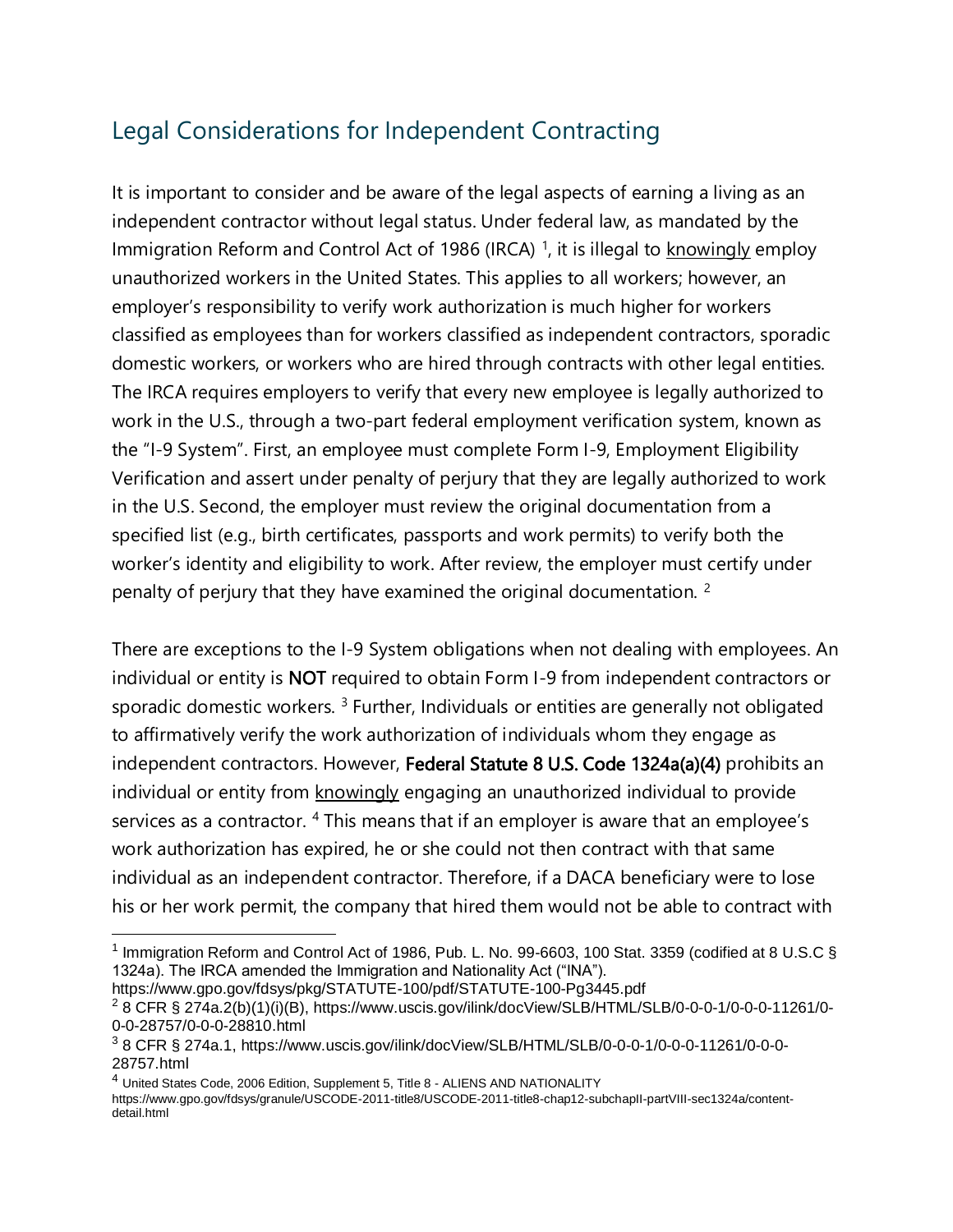him or her. In the case of DACA getting revoked, a DACA beneficiary could pursue independent contract work or start a business using his or her assigned SSN, as long as he or she contracts with any other entity other than the one that is aware of the expired work authorization. Individuals who fail to comply with Form I-9, or knowingly hire or contract undocumented individuals may face civil fines, criminal penalties, or debarment from government contracts. <sup>5</sup>

It should be noted that in some instances, engaging in unauthorized employment (which USCIS has interpreted to include unauthorized self-employment) may adversely impact the ability of the individual to adjust his or her immigration status at a later time. However, legal experts who consulted with us could not imagine a scenario in which prior unauthorized work caused an *additional* adverse impact to adjustment beyond the adverse impact of having been present without authorization.

<sup>5</sup> https://www.uscis.gov/i-9-central/penalties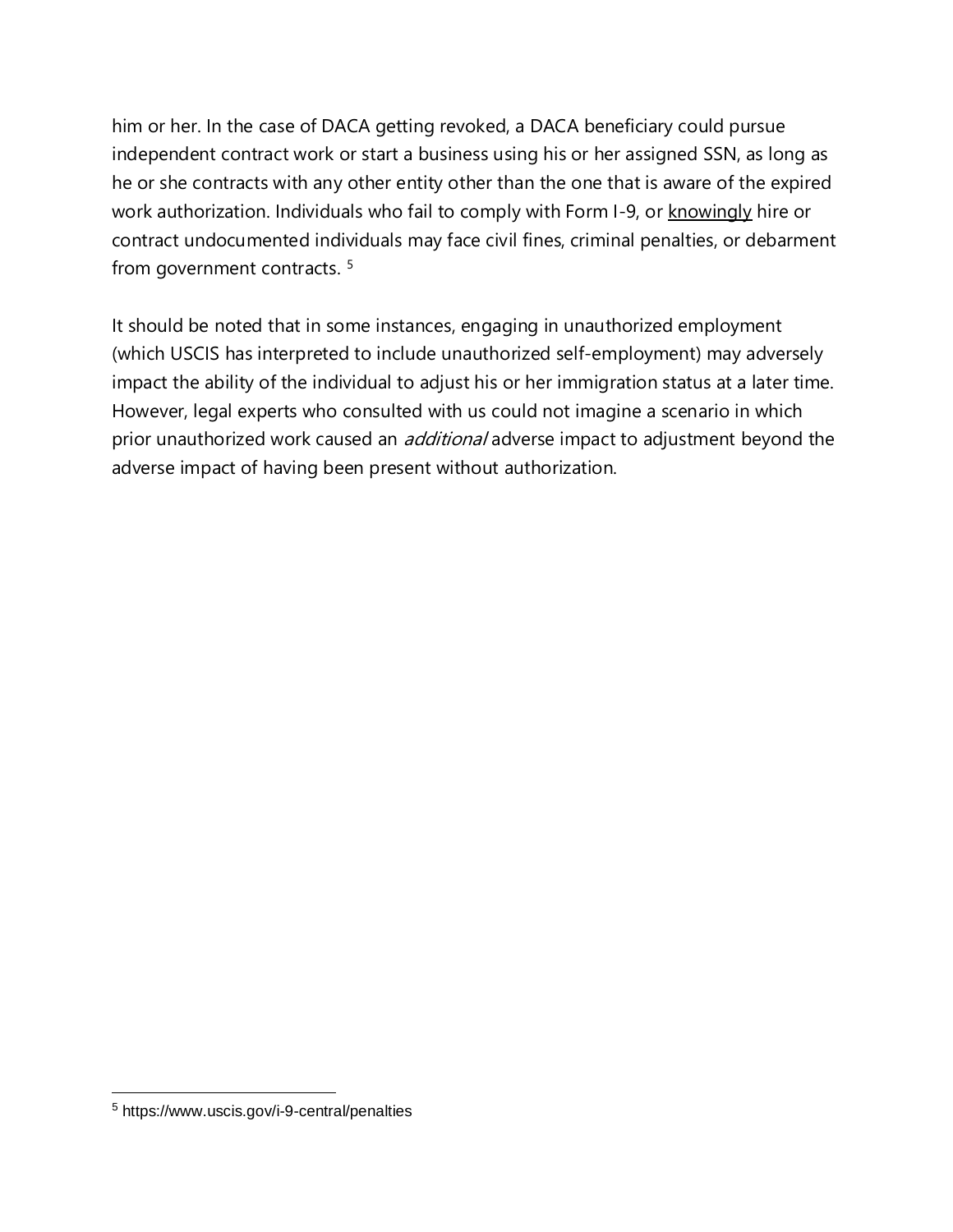# Independent Contracting

Although employers may not knowingly hire an unauthorized immigrant, federal and state laws often do not require proof of immigration status for an individual to go into business for him or herself and receive payment for goods or services. Individuals who perform services, but are not employees, are sometimes categorized as independent contractors.

Definition: An independent contractor is a self-employed person who produces a specific type of work product in a determined amount of time. The difference between an independent contractor and an employee is discussed below, but the general rule is that the person paying an independent contractor has the right to control or direct only the result of the work and not what will be done and how it will be done.<sup>6</sup> The independent [contract](https://www.docracy.com/0rgkbvacolg/independent-contractor-agreement-template)or may be paid an hourly rate or a flat fee. A contract<sup>7</sup> is signed between parties to justify the working relationship, outline services, fees, duration of contract, and protect intellectual property. Independent contractors generally use their own name to do business, but they may decide to start their own company by starting a sole proprietorship and using a business name instead.

Personal Identification Required: The person or company that pays is not required to ask an independent contractor to fill out an I-9 (used to verify an employee's identity and to prove that the individual is able to legally work in the US), or otherwise inquire about [immigration status. They will, however, require a Social Security Number or an Individual](http://www.e4fc.org/images/ITIN_Guide.pdf) Taxpayer Identification Number (ITIN)<sup>8</sup> to commence work. Please note that if you obtained DACA and used it to get a SSN you should not continue to use or renew your ITIN. Regardless of the possible termination of DACA, the assigned SSN will remain your SSN even if the individual's work authorization terminates.

Liability: An independent contractor receives all profits and is held liable for all losses and debts. If you're a contractor, you may consider getting general liability insurance

 $6$  For further information on independent contractor work and guidelines see http://www.irs.gov/businesses/small/article/0,,id=99921,00.html

 $7$  This is one example, many contract templates are available online.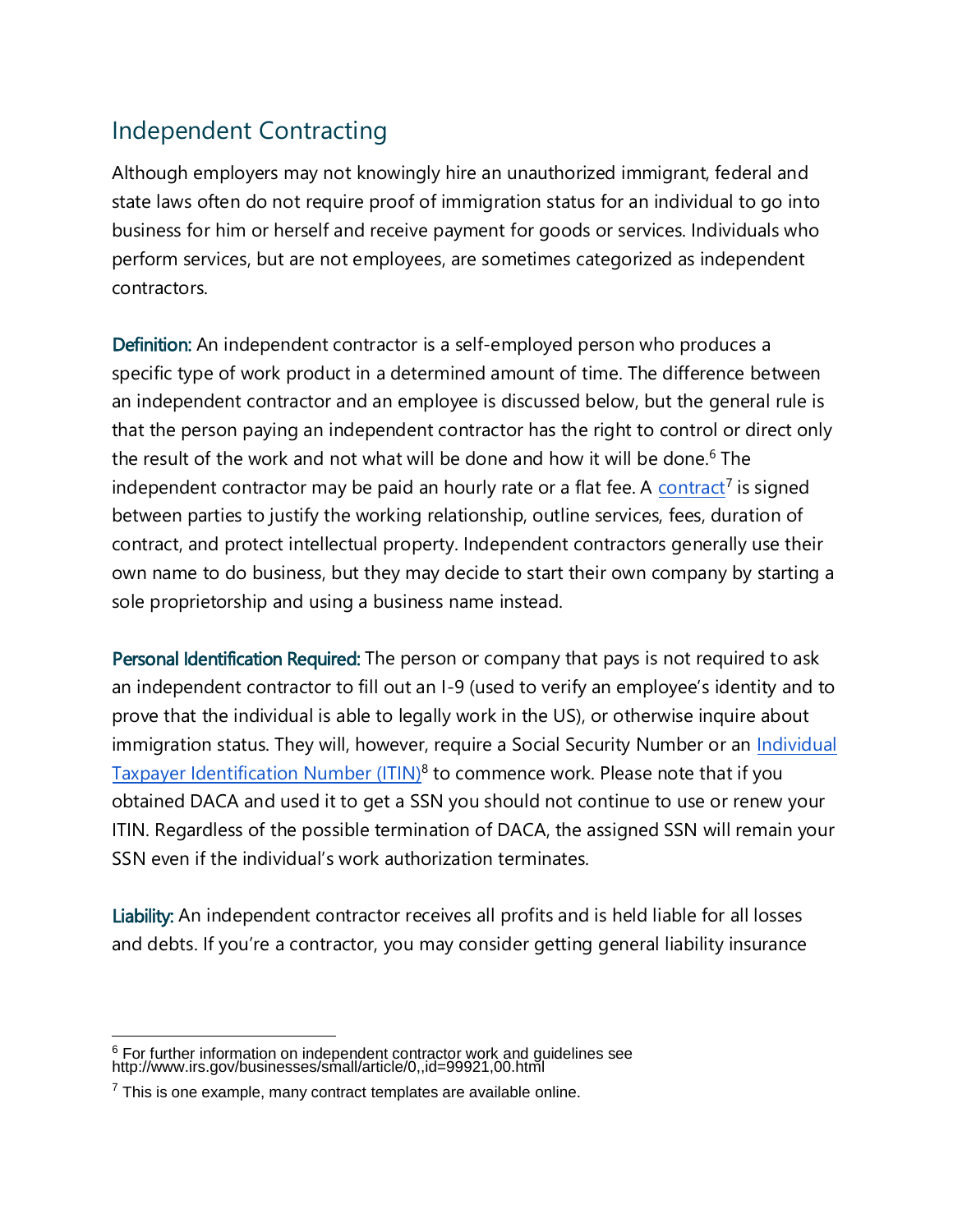(GLI) that can protect you from a variety of claims including bodily injury, property damage, personal injury and others that can arise from your business operations. <sup>9</sup>

Taxes: An independent contractor must pay self-employment tax and income tax. An independent contractor may use a Taxpayer Identification Number (ITIN) to file and pay taxes instead of a Social Security Number (SSN).

IRS Forms Required of Independent Contractors W-9: The IRS requires that payers use Form  $W-9^{10}$  $W-9^{10}$  to obtain taxpayer identification numbers from independent contractors. The W-9 is filled out at the start of work by an independent contractor and kept on record by the payer. Note that if, in one calendar year, an independent contractor is paid anything less than \$600 then the payer does not need to request a W-9 Form.<sup>11</sup>

1099: The IRS requires that payers use [Form 1099](https://www.irs.gov/pub/irs-pdf/f1099msc.pdf)<sup>12</sup> to record the total amount of money paid to independent contractors in any given calendar year. A payer must file a 1099 for each independent contractor paid \$600 or more. A copy of the 1099 is mailed to the independent contractor at the end of the year and he or she becomes responsible for paying taxes thereafter.

### Recap of Forms Needed to Work as an Independent Contractor

- W-7 Form: Only needed to get an ITIN if you do not have a SSN and are not eligible to get one.
- W-9 Form: You give a W9 form to each entity you do business with.
- 1099 Form: You get back a 1099 form at the end of year from each entity you conducted business with that paid you more than \$600 in one year. You use this form to file your taxes.
- Written (and customized) Contract: Given to each entity you do business with to justify your working relationship, outline your services, fees and duration of contract, and protect your intellectual property.

<sup>&</sup>lt;sup>9</sup> Contact your insurance provider for more information about GLI.

<sup>10</sup> The latest Form W9 may be found here: https://www.irs.gov/pub/irs-pdf/fw9.pdf?portlet=103

<sup>11</sup> http://www.mbahro.com/News/tabid/110/entryid/147/W9-Tax-Form-FAQ.aspx

 $12$  The latest Form 1099 may be found here: https://www.irs.gov/pub/irs-pdf/f1099msc.pdf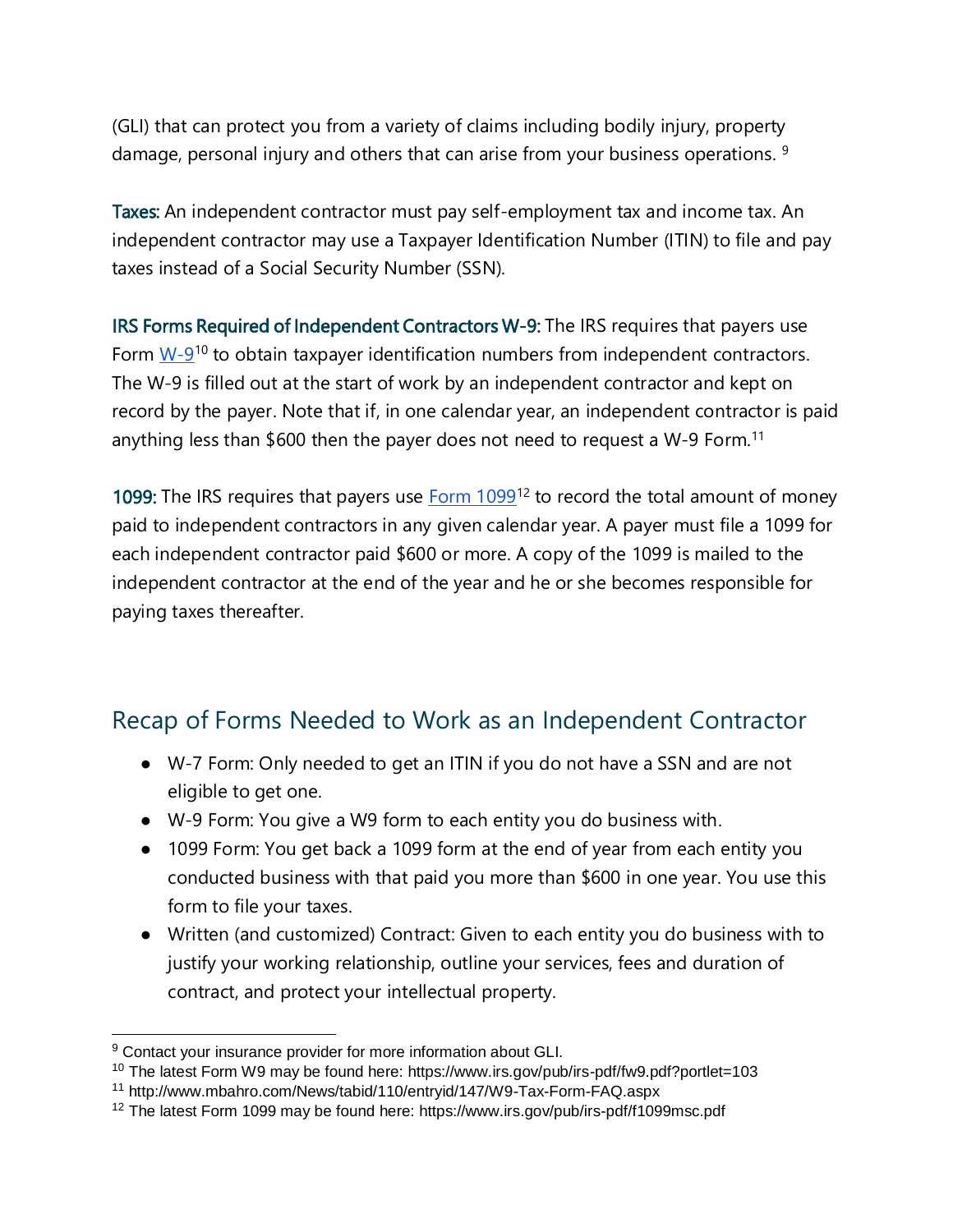● [Invoice](https://templates.office.com/en-US/Basic-invoice-TM00000042)<sup>13</sup>: Given to each entity you do business with to get paid.

<sup>&</sup>lt;sup>13</sup> Many templates are also available online for invoices.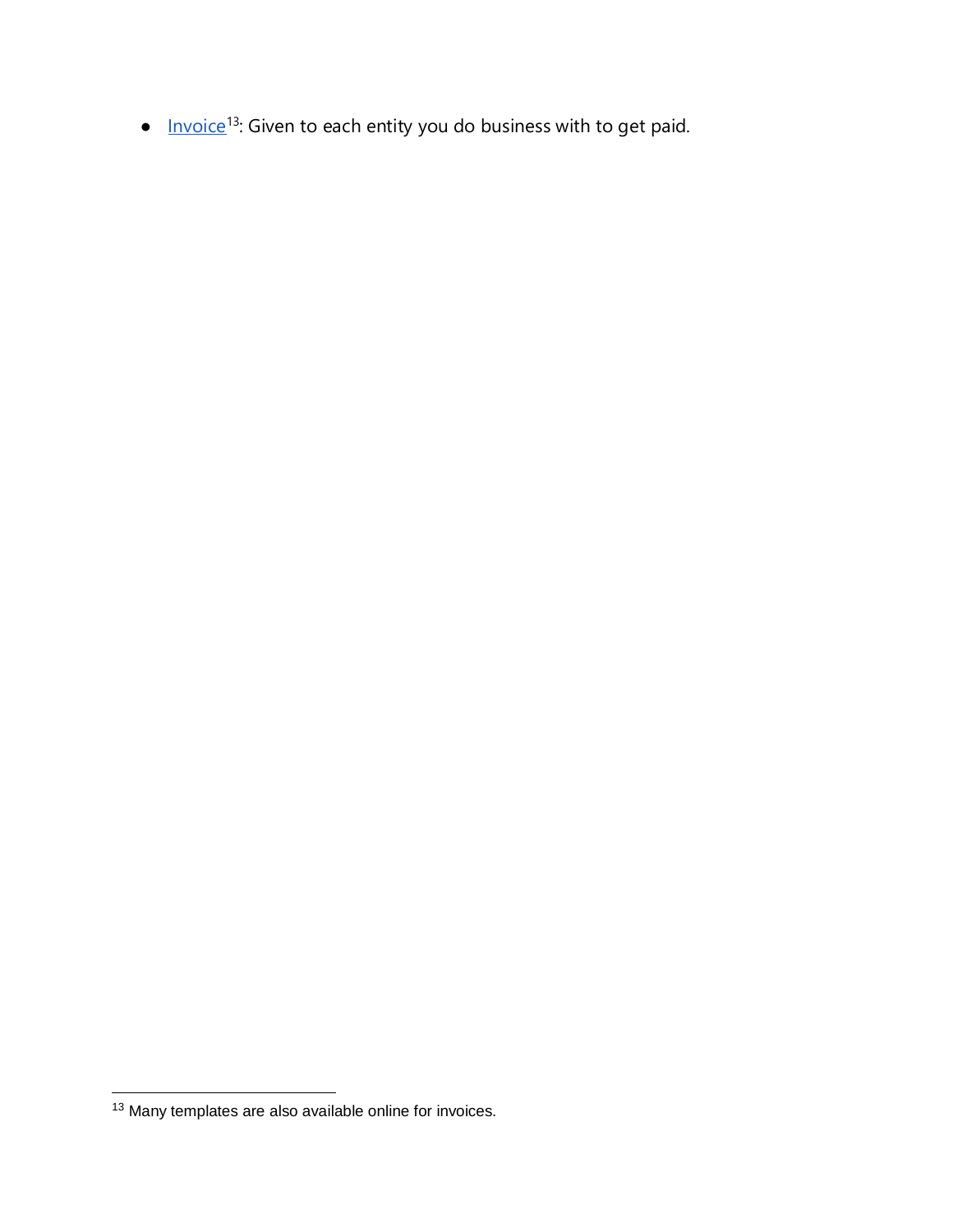# Basic Guidelines for Independent Contractors

#### \*This section comes from [IRS Publication 15-A, 2016 Edition.](https://www.irs.gov/pub/irs-pdf/p15a.pdf) 14

When discussing independent contracting with potential payers/clients, make sure to cite the IRS directly and refer them to information posted directly by the IRS. Many individuals make a living and earn additional income through independent contracting, so you want to avoid making it seem like these opportunities are only available for immigrants.

People such as doctors, veterinarians, and auctioneers who follow an independent trade, business, or profession in which they offer their services to the public, are generally not employees. The general rule for being an independent contractor is that the payer has the right to control only the result of the work and not what will be done and how it will be done. It extremely important for you and your potential payer/client to understand the rules and differences between an independent contractor and an employee. Misclassification may result in legal consequences and penalty fees incurred by the payer/client.

To determine whether an individual is an employee or an independent contractor under the common law, the relationship of the worker and the business must be examined. In any employee-independent contractor determination, all information that provides evidence of

the degree of control and the degree of independence must be considered. Facts that provide evidence of the degree of control and independence fall into three categories: behavioral control, financial control, and the type of relationship of the parties. These facts are discussed next.

#### Behavioral Control

Facts that show whether the business has a right to direct and control how the worker does the task for which the worker is hired include the type and degree of:

1. Instructions the business gives the worker. An employee is generally subject to the business' instructions about when, where, and how to work. All of the following are examples of types of instructions about how to do work:

<sup>&</sup>lt;sup>14</sup> For more detailed information, visit https://www.irs.gov/pub/irs-pdf/p15a.pdf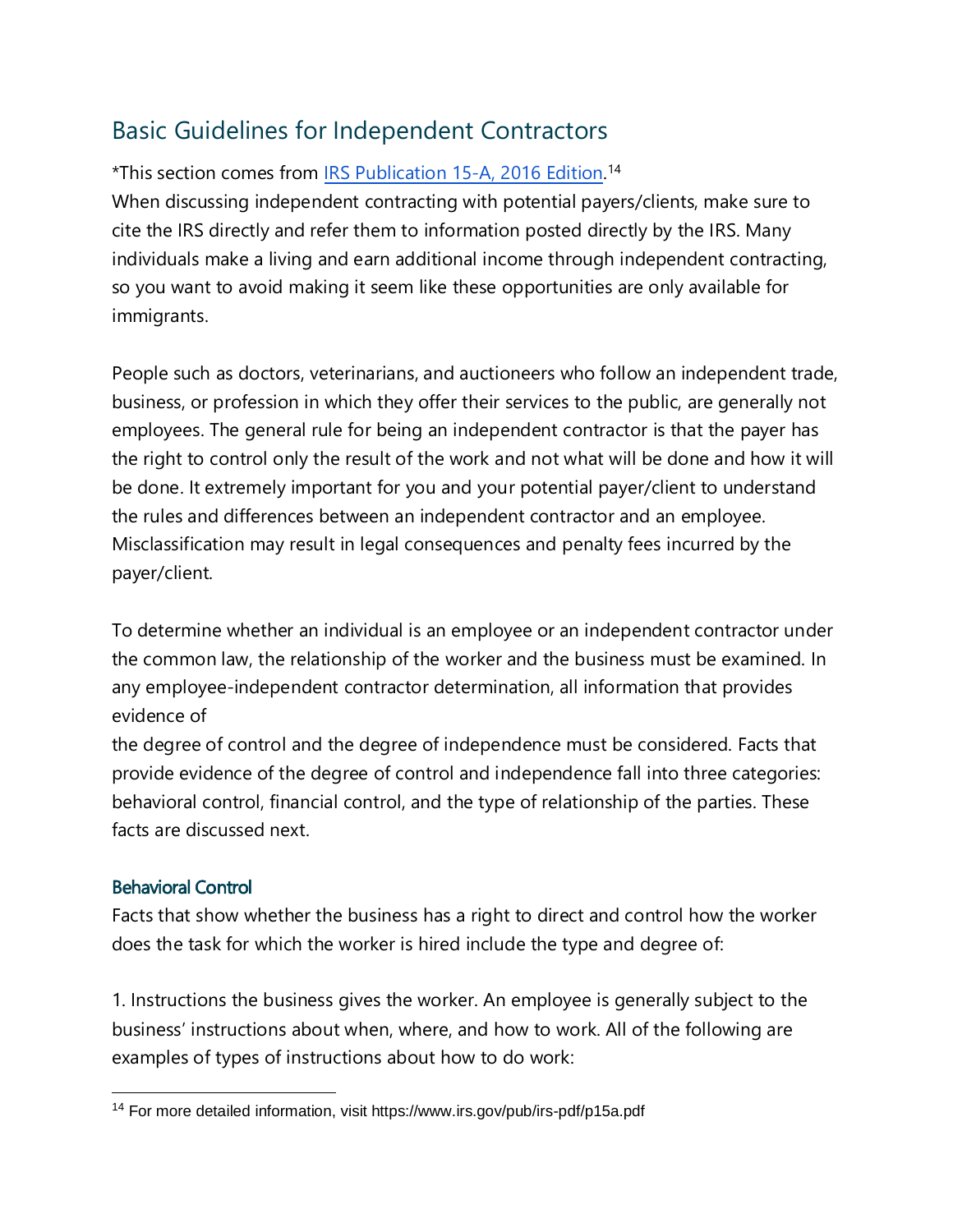- a. When and where to do the work
- b. What tools or equipment to use
- c. What workers to hire or to assist with the work
- d. Where to purchase supplies and services
- e. What work must be performed by a specified individual
- f. What order or sequence to follow

The amount of instruction needed varies among different jobs. Even if no instructions are given, sufficient behavioral control may exist if the employer has the right to control how the work results are achieved. A business may lack the knowledge to instruct some highly specialized

professionals; in other cases, the task may require little or no instruction. The key consideration is whether the business has retained the right to control the details of a worker's performance or instead has given up that right.

2. Type of training provided to the worker. An employee may be trained to perform services in a particular manner. Independent contractors ordinarily use their own methods.

#### Financial Control

Facts that show whether the business has a right to control the business aspects of the worker's job include the following:

3. The extent to which the worker has unreimbursed business expenses. Independent contractors are more likely to have unreimbursed expenses than are employees. Fixed ongoing costs that are incurred regardless of whether work is currently being performed are especially important. However, employees may also incur unreimbursed expenses in connection with the services they perform for their business.

4. The extent of the worker's investment. An employee usually has no investment in the work other than his or her own time. An independent contractor often has a significant investment in the facilities he or she uses in performing services for someone else. However, a significant investment is not necessary for independent contractor status.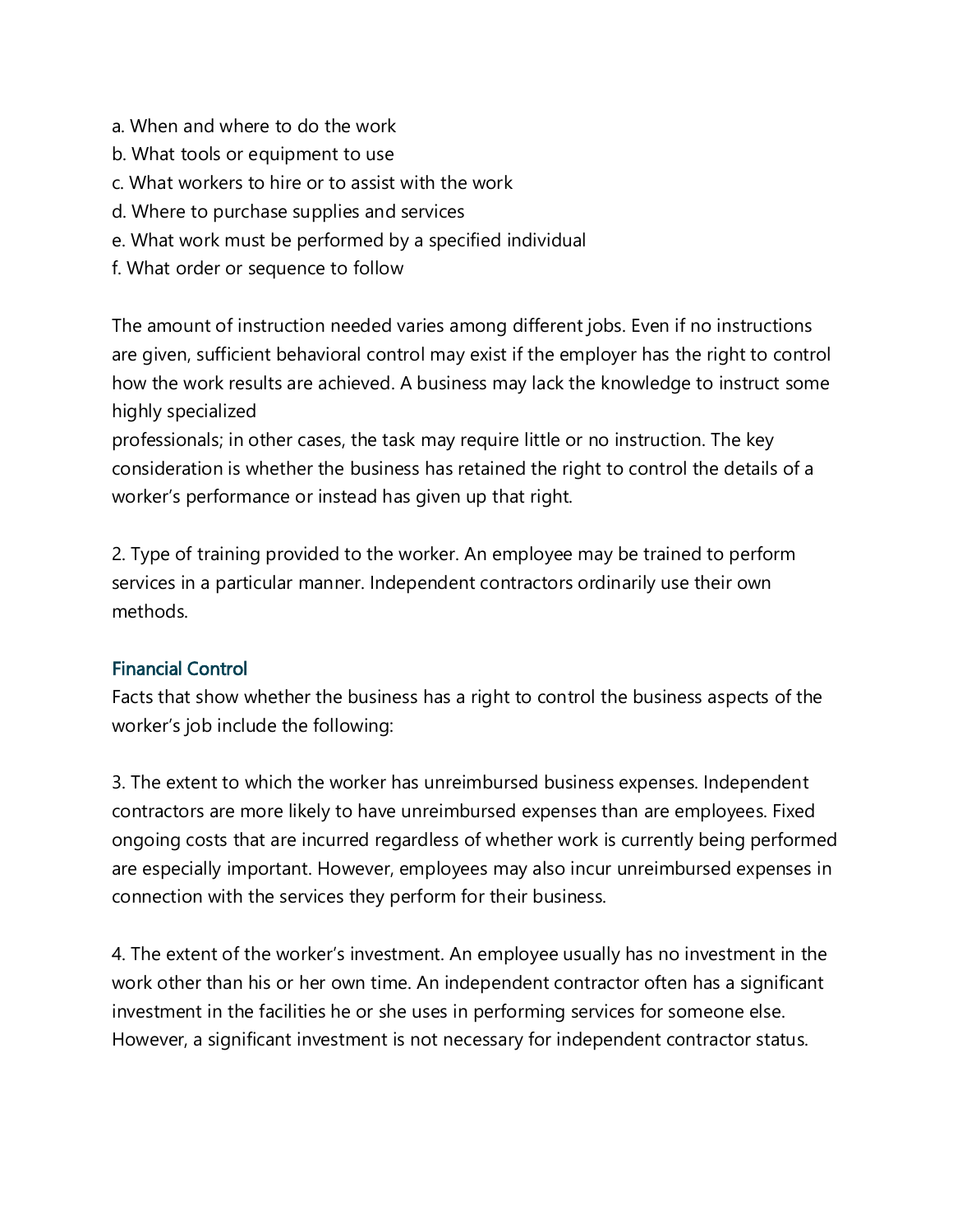5. The extent to which the worker makes services available to the relevant market. An independent contractor is generally free to seek out business opportunities. Independent contractors often advertise, maintain a visible business location, and are available to work in the relevant market.

6. How the business pays the worker. An employee is generally guaranteed a regular wage amount for an hourly, weekly, or other period of time. This usually indicates that a worker is an employee, even when the wage or salary is supplemented by a commission. An independent contractor is usually paid by a flat fee for the job. However, it is common in some professions, such as law, to pay independent contractors hourly.

7. The extent to which the worker can realize a profit or loss. Since an employer usually provides employees a workplace, tools, materials, equipment, and supplies needed for the work, and generally pays the costs of doing business, employees do not have an opportunity to make a profit or loss. An independent contractor can make a profit or loss.

#### Type of Relationship

Facts that show the parties' type of relationship include:

8. Written contracts describing the relationship the parties intended to create. This is probably the least important of the criteria, since what really matters is the nature of the underlying work relationship, not what the parties choose to call it. However, in close cases, the written contract can make a difference.

9. Whether the business provides the worker with employee-type benefits, such as insurance, a pension plan, vacation pay, or sick pay. The power to grant benefits carries with it the power to take them away, which is a power generally exercised by employers over employees. A true independent contractor will finance his or her own benefits out of the overall profits of the enterprise.

10. The permanency of the relationship. If the company engages a worker with the expectation that the relationship will continue indefinitely, rather than for a specific project or period, this is generally considered evidence that the intent was to create an employer-employee relationship.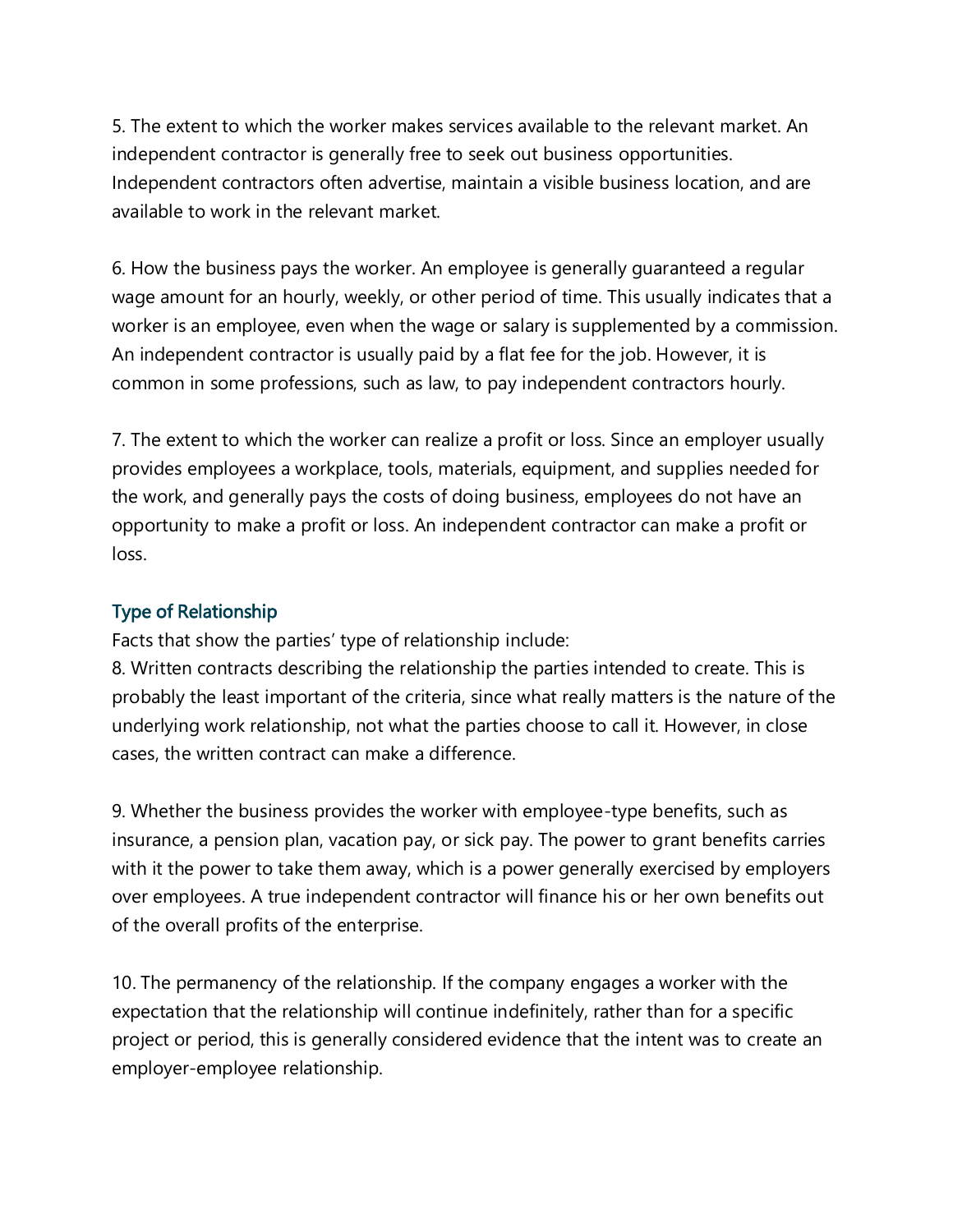11. The extent to which services performed by the worker are a key aspect of the regular business of the company. If a worker provides services that are a key aspect of the company's regular business activity, it is more likely that the company will have the right to direct and control his or her activities. For example, if a law firm hires an attorney, it is likely that it will present the attorney's work as its own and would have the right to control or direct that work. This would indicate an employer-employee relationship.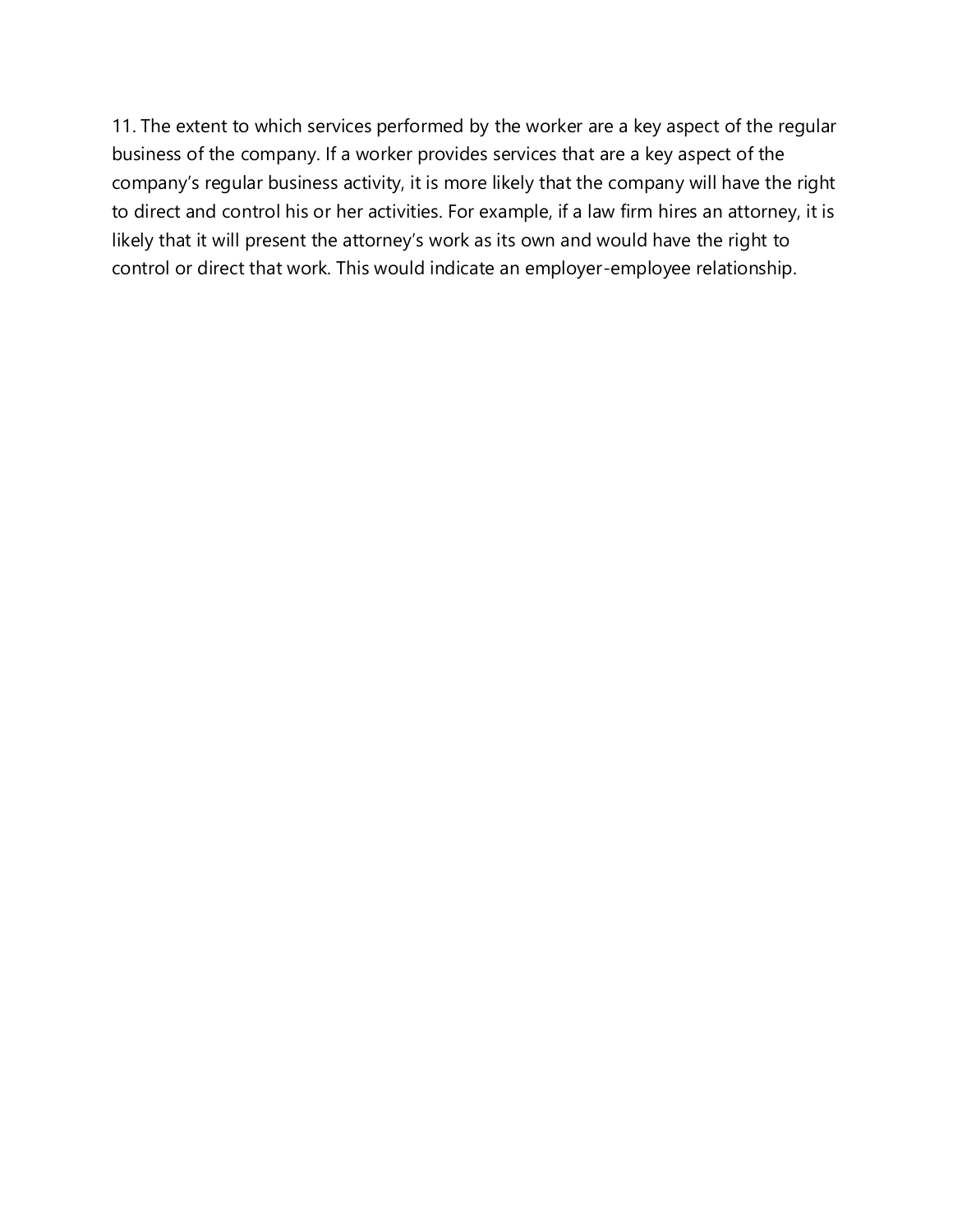# Employees vs. Independent Contractors: Main Differences

| An Employee                                       | An Independent Contractor                   |
|---------------------------------------------------|---------------------------------------------|
| Has a continuing relationship with an<br>employer | Does the same work for multiple clients     |
| Normally is furnished significant tools,          | Has own tools and equipment and can         |
| materials, etc. by the employer                   | hire, supervise and pay assistants.         |
| Can quit at any time without incurring            | Receives all profits and is held liable for |
| liability                                         | all losses and debts                        |
| Must comply with instructions about               | Sets his or her own hours and work          |
| when, where and how to work                       | schedule                                    |
| Is trained by the employer                        | Uses his or her own methods                 |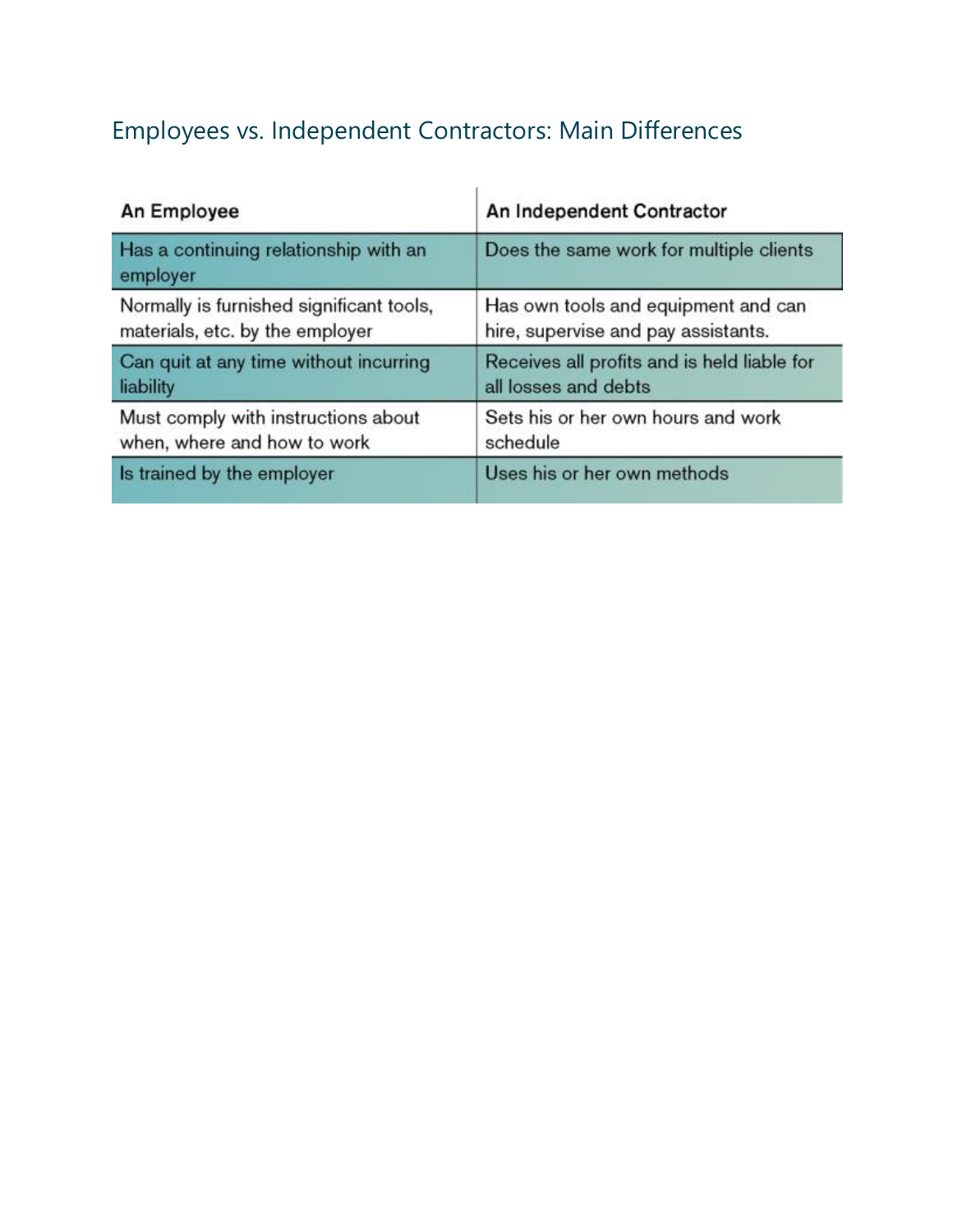## Employees vs. Independent Contractors: Examples

\*This section comes from "Your Rights As An Independent Contractor, Part 4: Industry Examples," About.com.

Below you will find examples of the types of work considered to be an independent contractor or an employee.

#### Computer Industry

Independent Contractor. Steve Smith, a computer programmer, is laid off when Megabyte

Inc. downsizes. Megabyte agrees to pay Steve a flat amount to complete a onetime project to create a certain product. It is not clear how long it will take to complete the project, and Steve is not guaranteed any minimum payment for the hours spent on the program. Megabyte provides Steve with no instructions beyond the specifications for the product itself. Steve and Megabyte have a written contract, which provides that Steve is considered to be an independent contractor, is required to pay Federal and state taxes, and receives no benefits (such as health insurance, vacation pay, or sick pay) from Megabyte. Megabyte will file a Form 1099-MISC. Steve does the work on a new high-end computer, which cost him \$7,000. Steve works at home and is not expected or allowed to attend meetings of the software development group. Steve is an independent contractor.

#### Marketing Industry

Independent Contractor. Lupe Castellanos was contracted by BoostIt Enterprises to represent a well known coffee brand at the Women's Nike Marathon in San Francisco. A signed contract established that this was an independent contractor position, the hourly rate and duration of promotion. There were no instructions beyond a sample script provided by client to be used to

learn and talk about the product at the event. Lupe also signed a W-9 form and will receive a 1099 Form from BoostIt Enterprises if she makes \$600 or more working other events. All communication is done via e-mail or phone with the client. Lupe works from home using her own computer, phone and car.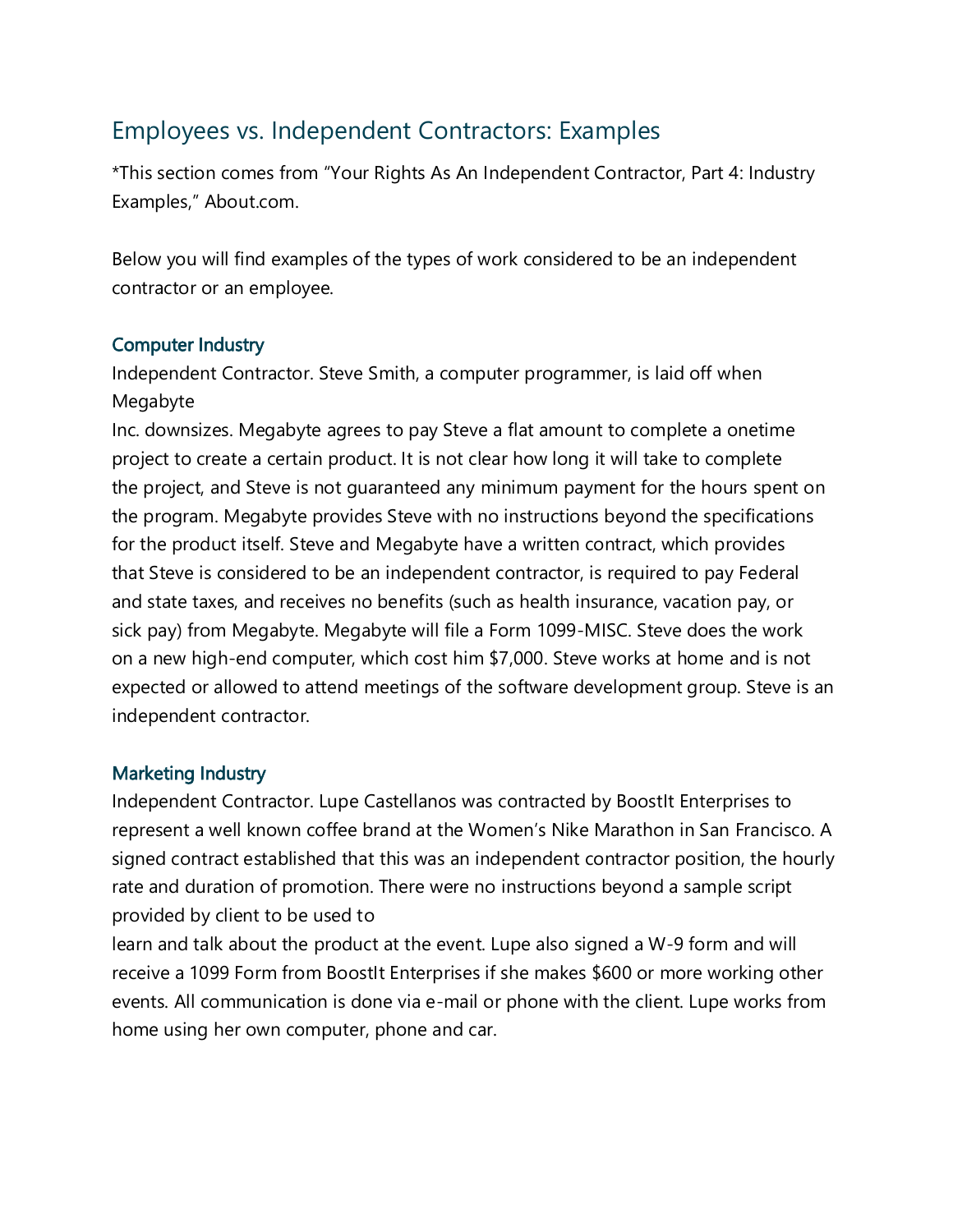# Tips to Start Earning a Living as an Independent Contractor

Independent contracting requires a change of mindset, from working for someone to working for yourself. This means establishing an expertise (through a product or service), marketing yourself, networking, engaging in continuous learning and most importantly, believing in yourself! Below are some tips to help you start earning a living as an independent contractor:

- Make sure the type of work you wish to do follows the independent contractor guidelines
- Become familiar with the legal aspects of working as an independent contractor
- Think about what it is that you enjoy doing and/or have a natural talent for
- Highlight your assets and skills and be prepared to demonstrate how they meet the needs of your clients
- Research similar types of work so you know the standard rate for your services
- Become familiar with writing contracts and make sure to sign a contract with every client
- Promote yourself via social media (LinkedIn, YouTube, Facebook, etc.), blogs, and websites
- Join an independent consultant network, such as [IQ Workforce](http://iqworkforce.force.com/careers/)
- Become active in your local business community
- Attend workshops and watch webinars, lectures, presentations, etc. (available for free on YouTube) related to consulting/independent contracting
- Research additional tips and resources online
- Become familiar with paying taxes as an independent contractor